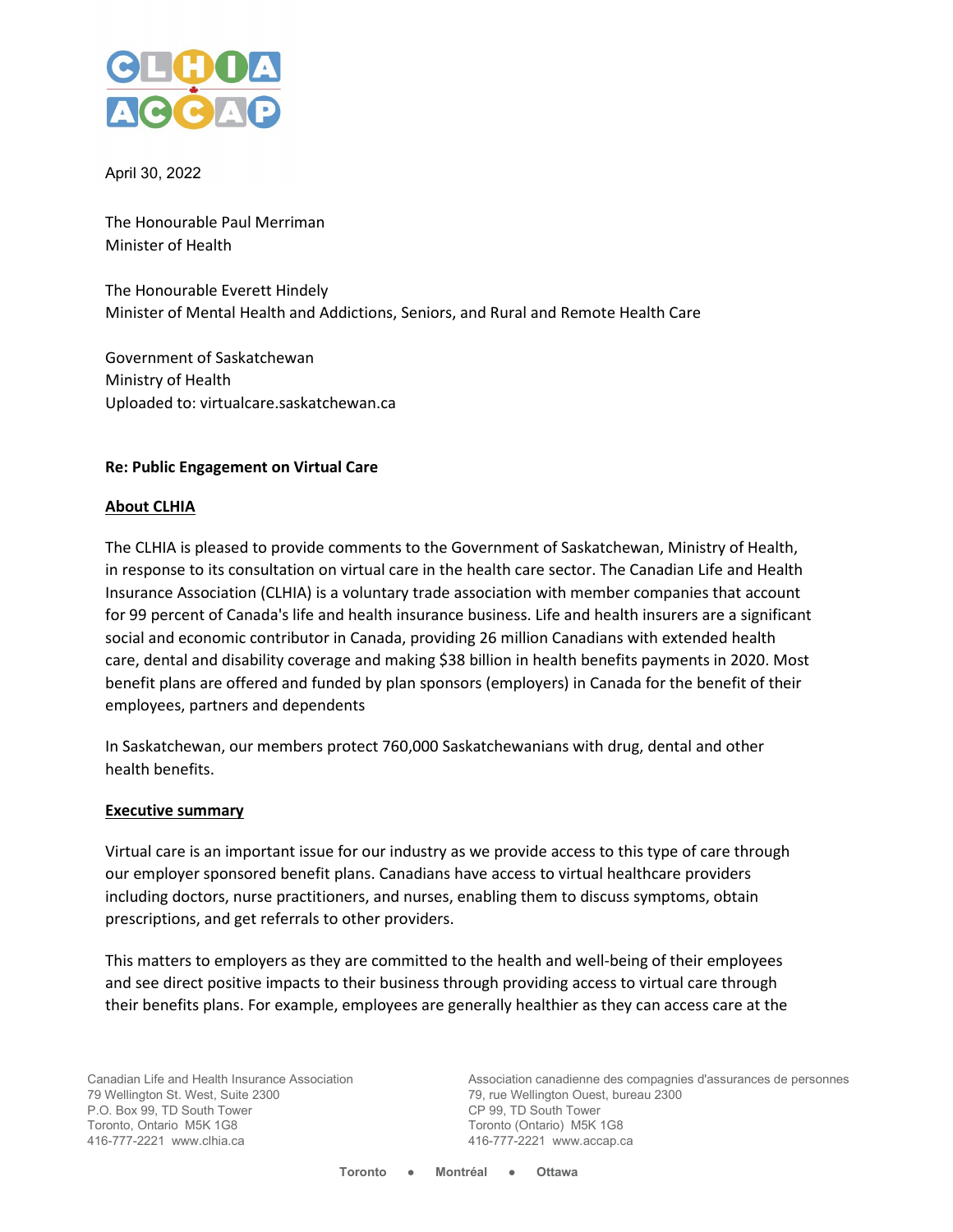onset of symptoms, which leads to a healthier workforce and fewer and shorter disability leaves. There is also a correlation with workplace absences and virtual care as employees can easily access services from their physical or virtual office without having to factor in commuting time to a doctor's office. It also allows for greater access to services for those living in rural and remote communities.

Virtual care is an important part of the future of Canadian healthcare. We have a strong interest in supporting the modernization of policies in order to provide Canadians with greater innovation, choice and access to virtual healthcare across the country, both through the public healthcare system and through other virtual care platforms.

### **The Importance of Virtual Care**

As noted, virtual care is an important issue for our industry. The industry has been a leader in offering innovative products to help Canadians access a wide variety of health care services. It is important to emphasize that our industry's virtual care offerings are meant to complement the care provided by Saskatchewan's public health care system, not compete with it. Ideally, the one-to-one relationship with a family doctor is the foundation of primary health care in Canada. The CLHIA sees virtual care as being akin to other health services that that may not be covered by the public health system and are covered through employer benefit plans: physiotherapy, dental, mental health supports (in certain cases), some laboratory services and some diagnostic imaging.

Through the various offerings across our industry, Canadians have virtual access to doctors, nurse practitioners, and nurses enabling them to discuss symptoms, obtain prescriptions, and get referrals to other providers. Virtual care helps connect patients to the health system when a visit to the emergency room is not warranted or feasible. Virtual care also provides quick access to mental health supports and other virtual health care where appropriate, including in the management of their day-to-day health needs and in supporting their recovery from disability and, where appropriate, their return to work. These services provide flexibility to assist patients with access and help reduce the pressure on the overall healthcare system. Virtual care also helps benefit plan sponsors (employers and unions) meet their goals for overall employee health and well-being.

Rural populations and disadvantaged groups should have equitable access to virtual care. Investment in broadband infrastructure is essential to ensure equitable access is possible.

The COVID-19 pandemic accelerated the need for access to virtual services and the industry and public healthcare systems responded. For that reason, overall, we are supportive of the progress towards employing more virtual healthcare services within the health care sector. In our view this can and should be done in a way that does not diminish the existing virtual service offerings provided by the industry. Given the industry's experience with the implementation of virtual health care services, we appreciate the opportunity to share our observations and suggestions for the Ministry of Health to consider.

In addition, [a recent study](https://www.newswire.ca/news-releases/dialogue-and-sun-life-telemedicine-report-reveals-potential-benefits-across-canadian-healthcare-systems-871029183.html) of one of our industry virtual care platforms found a direct correlation between utilization of employer paid virtual care and cost and strain reduction on Canada's healthcare system. For example, on average, a visit to the emergency department in Canada costs the public healthcare system \$202 while a visit to a doctor's office or clinic costs \$44 per consultation.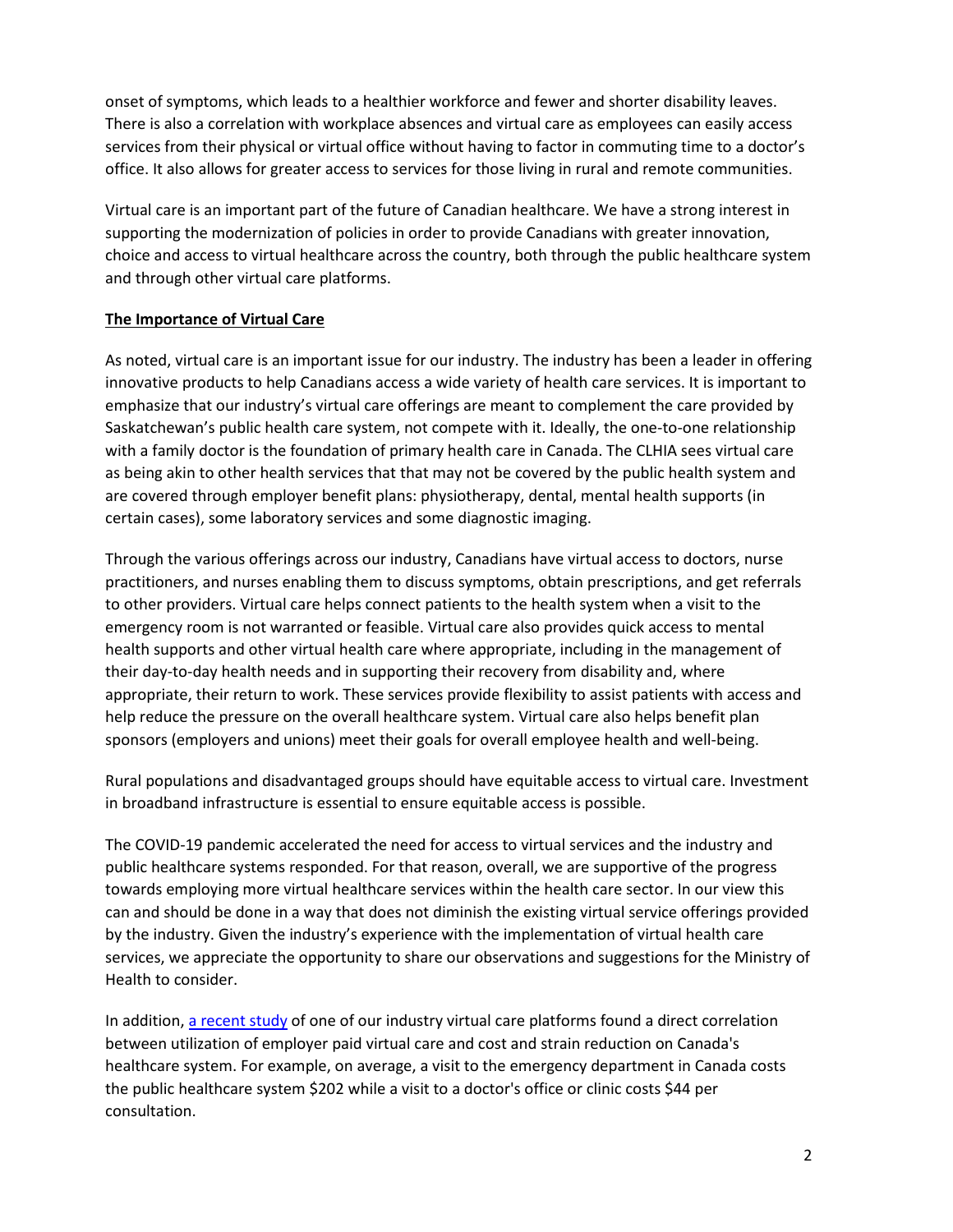The economic modelling from the above noted study suggests that telemedicine platforms that are part of employer paid health plans save the Canadian healthcare system \$52 on average for every consultation that would have otherwise taken place through standard public care.

The study found that as telemedicine adoption rates continue to rise, it is estimated that by 2025 virtual care platforms could save governments up to \$1 billion per year.

As we noted above, this kind of service is meant to complement existing provincial health care systems and not compete with them. We view the one-to-one relationship with a family doctor as the foundation of primary health care in Canada.

Virtual care is an important part of the future of Canadian health care. We have a strong interest in supporting the modernization of policies in order to provide Canadians with greater innovation, choice and access to virtual health care across the country, both through the public healthcare system and through other virtual care platforms.

### **Responses to Ministry of Health Questions**

## **Q1: What key learnings and insights have we gained over the last two years that should be reflected in a virtual care strategy?**

In the last two years, virtual care has played a critical role in enabling healthcare across Canada. Abacus Data completed a Health Attitudes survey for the CLHIA between January and February 2022. It provides insights into how virtual care is perceived by Canadians generally and those living in Saskatchewan after two years of frequent use during the pandemic.

Nationally, 58% of Canadians are satisfied with their ability to access health information by phone or video in their province. However, 32% are dissatisfied with their ability to have a timely consultation with their doctor or medical appointment. In fact, wait times are a problem throughout the health system with at least 82% of respondents indicating that timely access to various appointments (mental health, general medical appointments, consultations with specialists and doctors), is an area of the health system that requires urgent and important improvement. The CLHIA believes virtual care can help address wait times and provide Canadians with access to the health system, sooner.

In Saskatchewan, 65% of respondents have used virtual care in the last couple of years at least once. Of those who have used the service, 95% were satisfied with their experience and only 5% were dissatisfied. For many in Saskatchewan, virtual care services suit their needs. It is not surprising that 86% of respondents from Saskatchewan approve of government expanding virtual care to increase access to advice and information, more than any other province.

# **Q2: What are the key challenges and opportunities before us in Saskatchewan as we incorporate virtual care as a more permanent aspect of our health care delivery?**

Please see response to Q4.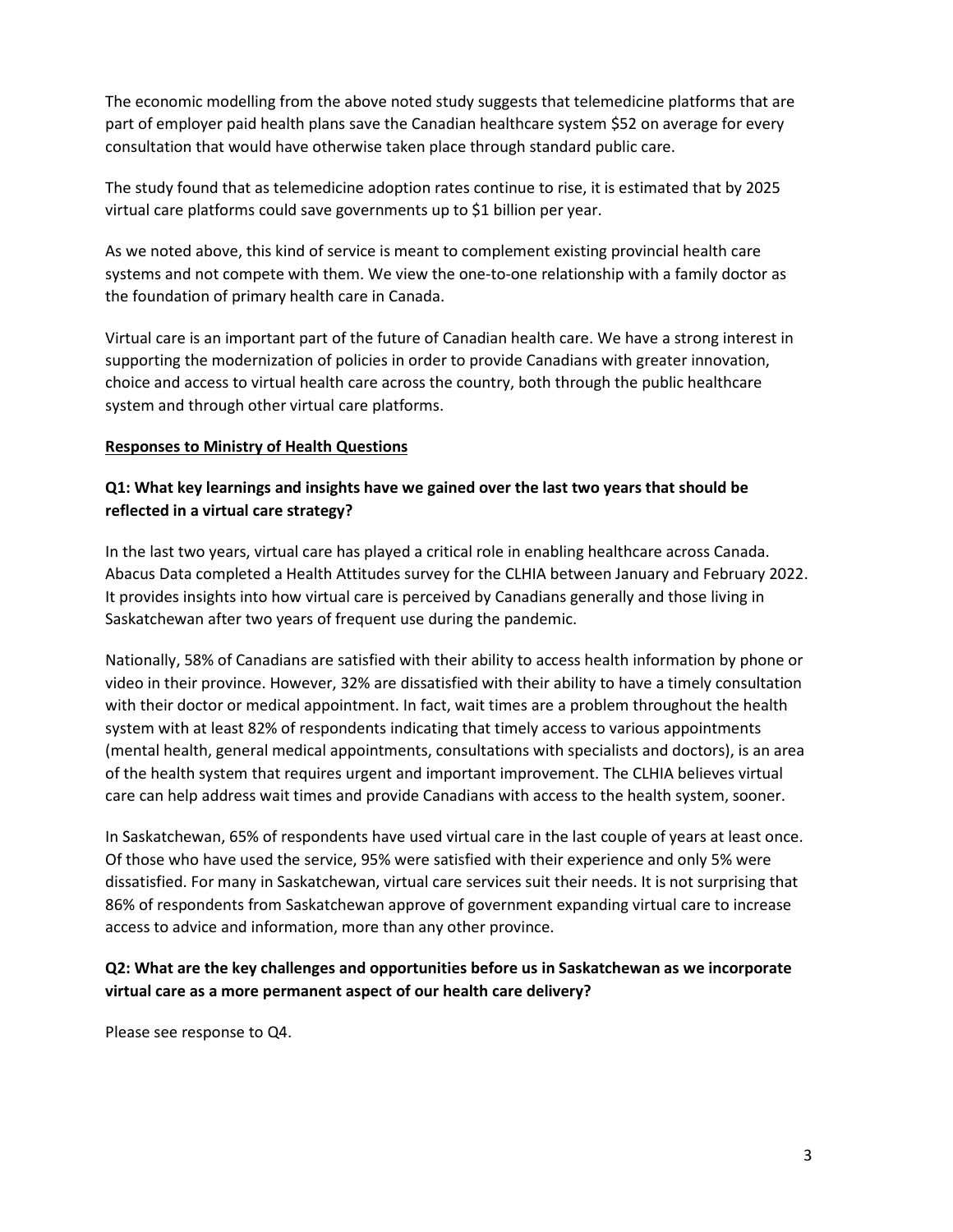## **Q3: How can we best use virtual care to enhance outcomes in the area of patient and provider experience, health outcomes, and overall system efficiency?**

Secure delivery of health care services and ensuring patient privacy are also key to the success of virtual care. Patients need to know they can receive services through a safe, secure and private connection to their healthcare provider.

Further, once services are delivered virtually, primary physicians need to be able to access digital records to ensure continuity of care. If electronic records are stored on multiple platforms, such platforms need to be compatible, allowing access by primary physicians and virtual providers, alike.

As with any change to the provision of healthcare, processes to define, track, and measure the success of any virtual care offerings and processes on health outcomes should be developed, with a feedback process to determine and implement areas where improvements can be made.

# **Q5: What system level policy frameworks and other enablers are required to support our overall success as a health system?**

During COVID, many health care professionals were suddenly faced with having to offer virtual care services so their patients could continue to have access to care. During the rush to bring these services to Canadians, in many cases, it was discovered that well developed policies by health care regulators (i.e. regulatory colleges) on virtual care services were not available. Our industry believes that, as virtual care becomes a more common mode of care delivery, there needs to be welldeveloped medically supported guidelines in place to ensure patient safety and quality of care. The standard of care should be set at an equivalent level to that of in-person consultations.

Saskatchewan's health care regulatory bodies (i.e. health profession colleges) have a pivotal role to play in the development of these policies. The range of issues to be addressed include:

- a. who can provide and who can receive virtual services? Do both the provider and patient have to be resident and physically located in Saskatchewan at the time of service? Can a Saskatchewan resident access care from a provider based outside of the province? Can a Saskatchewan based provider provide virtual service to a non- Saskatchewan resident?
- b. patient identification and verification protocols
- c. patient consent protocols to address both the nature of the virtual care and any associated risks, and the transmission of personal information through a digital medium
- d. documentation and reporting standards for virtual services with patientreported issues but without provider-observed results, to ensure transparency about how the services were delivered, and
- e. technical specifications for secure digital modes of communication to ensure protection of personal health information.
- f. regulations should enable information sharing through integrated electronic health records so these can be shared and accessed by primary and virtual care providers over different platforms.